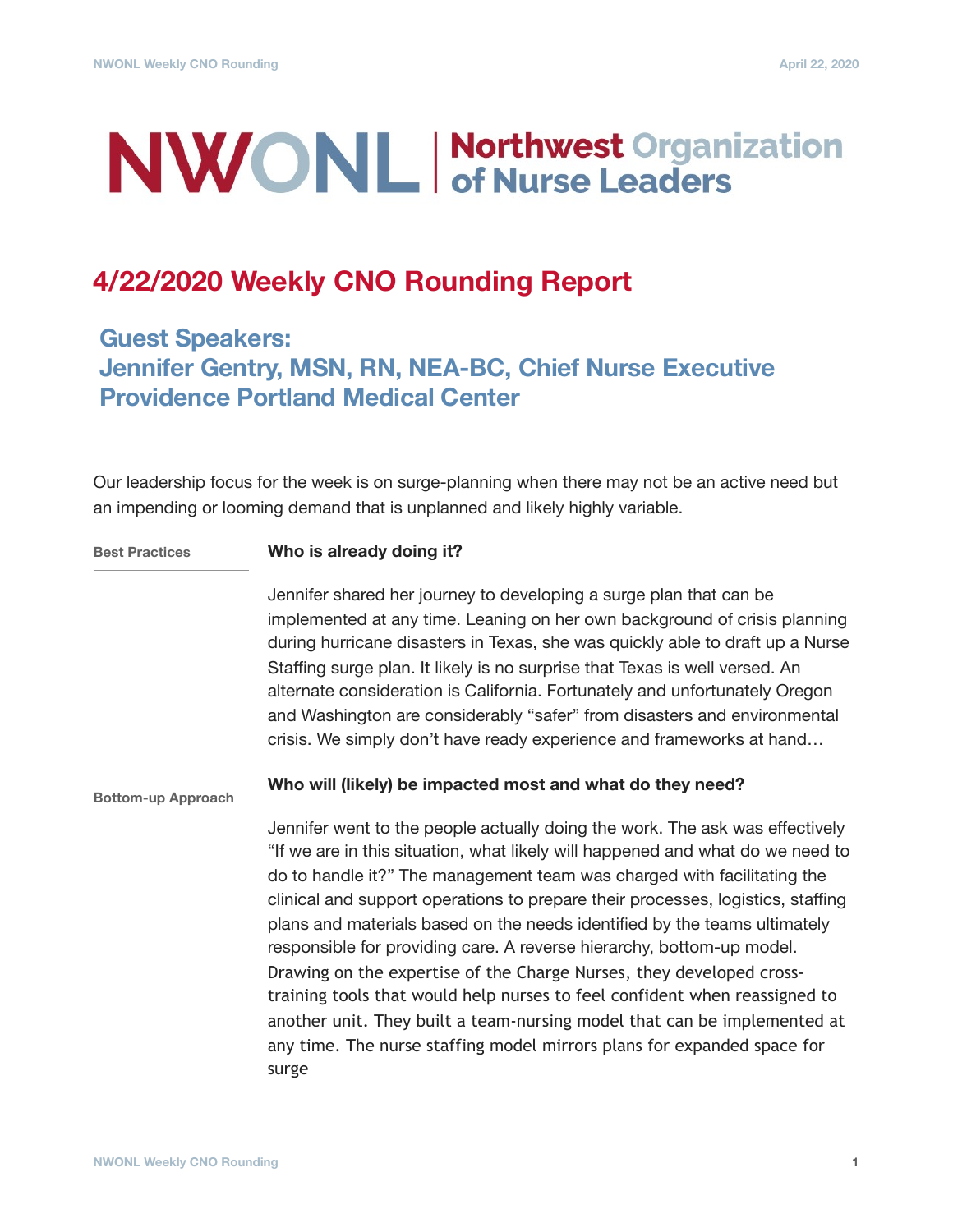### **Straight talk, open communications.**

Providence Portland was realistic about their lack of prior experience in planning and responding to these types of dilemmas. They spent little time ruminating on the past and focused on being direct and transparent with their teams. There was no need, nor time, for any communication that was not direct and transparent about the risks, concerns, impacts, issues and responsibilities. This purposefully does two things: It reduces ambiguity and builds trust. It also facilitates getting staff to immediately focus on the issue at hand.

#### **A Ready Culture**

**Transparency**

## **Is there a Secret-Sauce?**

Yes. Culture.

Jennifer's success in Texas and now in Portland, she stated, was based on the foundation of a team of professionals working in a culture of trust and a spirit of voluntarism and camaraderie also helped to propel buy-in for the surge plan. We can all attest that without this positive cultural bias, implementing strategic plans, especially in a hurry or in crisis, is almost impossible in some cases. That said, if the future holds more uncertainty due to unplanned cororna-esque' crisis, which feels increasingly likely, it behooves all of us as leaders to ensure our organizations cultural foundations are both strong enough and flexible enough to adapt quickly.

#### **Thinking outside the box. Creative + Resourceful**

We also heard from nurse leaders in OR and WA in rural and smaller community hospitals who shared their organizations small team success. They instituted voluntary call shifts, invited 2nd year RN students to be trained as "runners" or to assist with basic patient care. It was an "all hands on deck" approach to preparation and everyone rose to the occasion. The overall lesson here is nurses are continuing to find ways to bring calm to the chaos and to create valuable impact with innovative and inspiring leadership.

> **Find the Presentation here at NWONL [Leader](https://www.nwonl.org/docs/NWONL_Surge_Preparation_4.22.20.pdf)  [Resources](https://www.nwonl.org/docs/NWONL_Surge_Preparation_4.22.20.pdf)**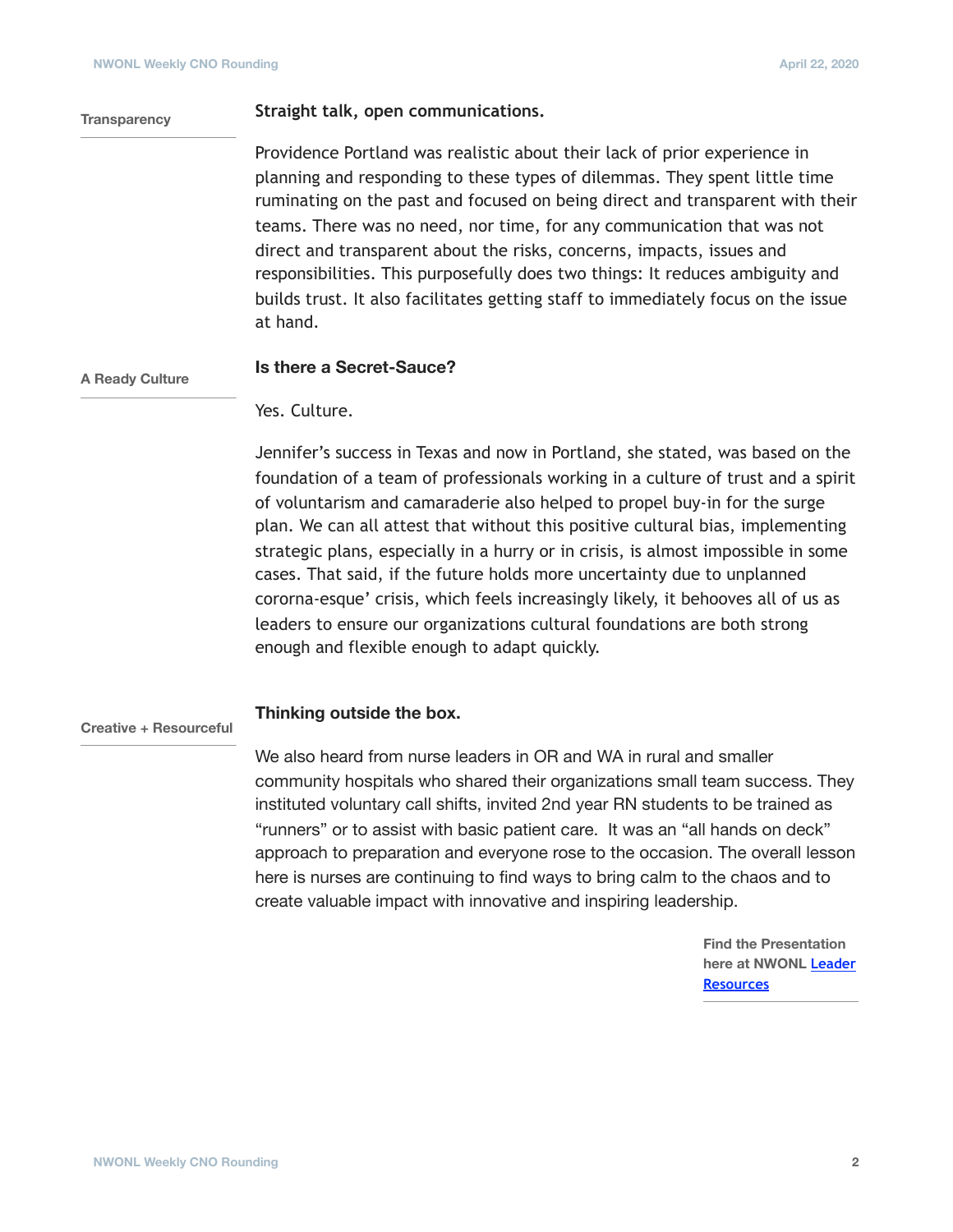# **Reports from Oregon & Washington**

## **Oregon**

**The Oregon Center for Nursing (OCN) convenes every Friday morning.**

Hospitals across Oregon were asked to complete a needs survey looking at workforce over the next few months. Most hospitals continue to need RNs and CNA's but not at an increased demand due to COVID.

The economic impact to healthcare workers is starting to come to light and there is about a 6% rate of unemployment in Oregon that fit in this category.

There was robust discussion about Long Term Care and how they can be better supported moving forward. Many LTC facilities are actively recruiting for staff.

## **Washington**

The WA Dept. of Health is reviewing a longer term strategy for supporting LTC in the state as it is realizing the public health impact. Additionally, LTC remains a viable placement for student clinical and a place where there are opportunities for nursing leadership. As healthcare shifts and evolves after the pandemic, there could be some innovative work in this area.

All organizations and associations are beginning to focus on the re-starting of elective surgeries. We all agree that this will require adequate PPE, surge plans in place should they be needed and a slow return to elective procedures.

## **CNEWS and Academic Updates**

The Pearson Professional Center (PPC) network that provides NCLEX testing will open on May 1st. All testing centers will uphold social distancing

**The OCN Friday Huddle can be found here [OCN Report](https://oregoncenterfornursing.org/wp-content/uploads/2020/04/4.17-OCN-Friday-Huddle-Summary.pdf).** 

**WA Guideline: [Governor's Office](https://medium.com/wagovernor)  [Update](https://medium.com/wagovernor).**